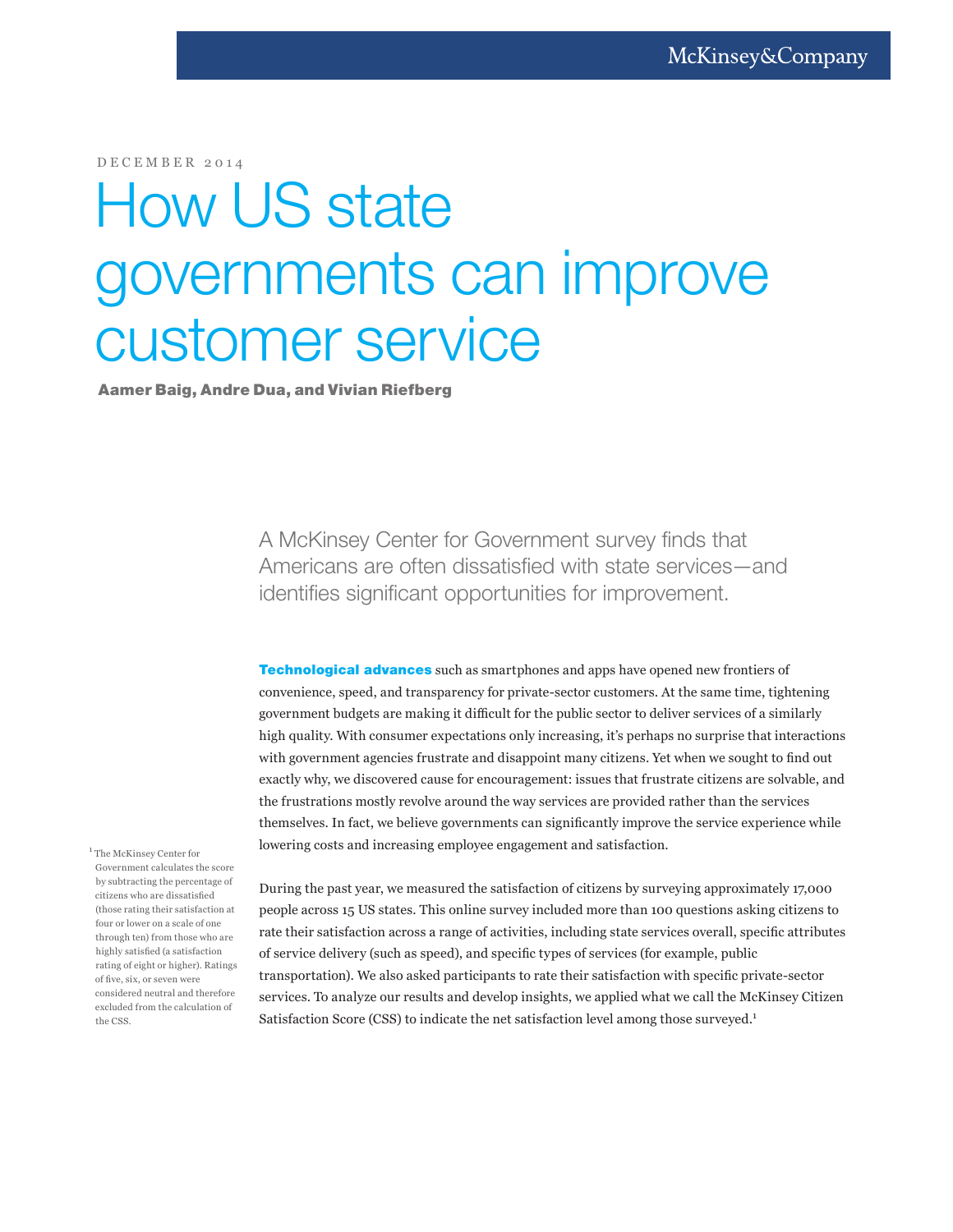We found that the satisfaction of citizens with state services varied considerably, ranging from 22 for the highest-performing state to –36 for the lowest. Overall, the CSS was positive for eight states and negative for seven. Several common themes emerged:

2

- **Speed, simplicity, and efficiency make citizens happier.** Participants expressed stronger negative feelings about specific attributes of service delivery than about state services overall. They were dissatisfied with the slowness of service delivery, its complexity, and the effort required to navigate through processes.
- **Satisfaction is often lower for more essential services.** Public housing, food stamps, unemployment benefits, and other more essential services received lower satisfaction scores than more discretionary services (such as state parks or cultural facilities) did. This stood out in part because, among all respondents, the average CSS across the 15 states was positive for most services surveyed.
- **People who don't use a service are often more skeptical about its quality.** There's a perception gap between users and nonusers of state services. The CSS for citizens who used a state service within the past 12 months was, on average, 12 percentage points higher than the score for participants who hadn't done so but still considered themselves informed about its quality. This perception gap was smallest for public safety (1 percent) and largest for public housing (52 percent), followed by Medicaid (46 percent) and food stamps (45 percent).
- **Citizens are less satisfied with government services than with private-sector services.** Government services fared more poorly than private-sector services, with some notable exceptions: state parks, cultural facilities, sporting licenses, public safety, and environmental protection. In fact, the CSS for private-sector services was 2.5 times higher than the score for government ones. The more favorable views about well-regarded service providers, such as e-commerce sites, may not be surprising. However, the fact that citizens were less satisfied with many government services than with cable- or satellite-TV services should concern government leaders.
- **Most citizens prefer to interact with government online.** In response to follow-up questions, recent users of services from the department of motor vehicles (DMV) in their states said that the ability to complete processes online was their top priority. The availability of more and clearer information online ranked third. The most satisfied DMV users had no up-front interactions with staff, and satisfaction decreased as citizens interacted with more channels, including call centers and walk-in centers.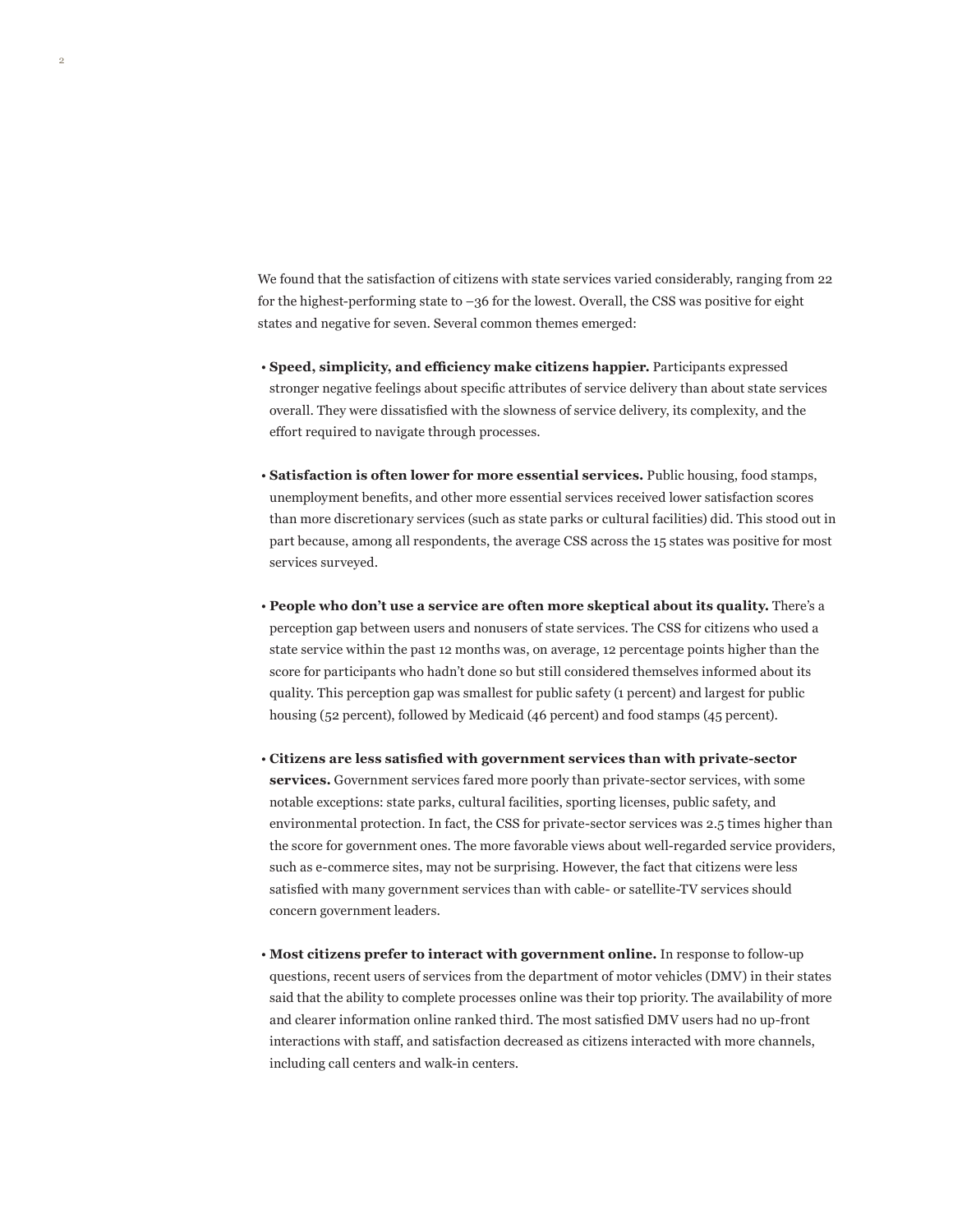## **Exhibit** Citizens are less satisfied with state services than with private-sector ones.

McKinsey Citizen Satisfaction Score for private- and public-sector services1

**Private-sector services** Public-sector services

Exhibit 1 of 1

| E-commerce site                   | 78             |
|-----------------------------------|----------------|
| Favorite retailer                 | 76             |
| Primary bank or credit union      | 75             |
| Primary physician                 | 72             |
| Credit-card company               | 68             |
| Car insurance                     | 67             |
| State parks                       | 66             |
| Airlines                          | 57             |
| Electric company                  | 55             |
| Cultural facilities or activities | 54             |
| Mobile phones                     | 53             |
| Sporting licences                 | 50             |
| Public safety                     | 50             |
| Environmental protection          | 47             |
| Cable or satellite TV             | 37             |
| Higher education                  | 35             |
| Professional licenses             | 35             |
| Department of Motor Vehicles      | 34             |
| Taxes                             | 30             |
| Public transportation             | 25             |
| <b>Business regulation</b>        | 19             |
| State-run healthcare facilities   | 16             |
| K-12 education                    | 16             |
| Medicaid services                 | 9              |
| Small-business assistance         | 5              |
| Job programs                      | $\overline{c}$ |
| Unemployment benefits             | 1              |
| $-9$<br>Food stamps               |                |
| Public housing and assistance -13 |                |

1Calculated by subtracting the percentage of citizens who were dissatisfied (rating of ≤4 on a scale of 1–10) from those who were highly satisfied (rating of ≥8); respondents included both users and nonusers of each service.

Source: 2013 McKinsey online survey of 17,000 people across 15 US states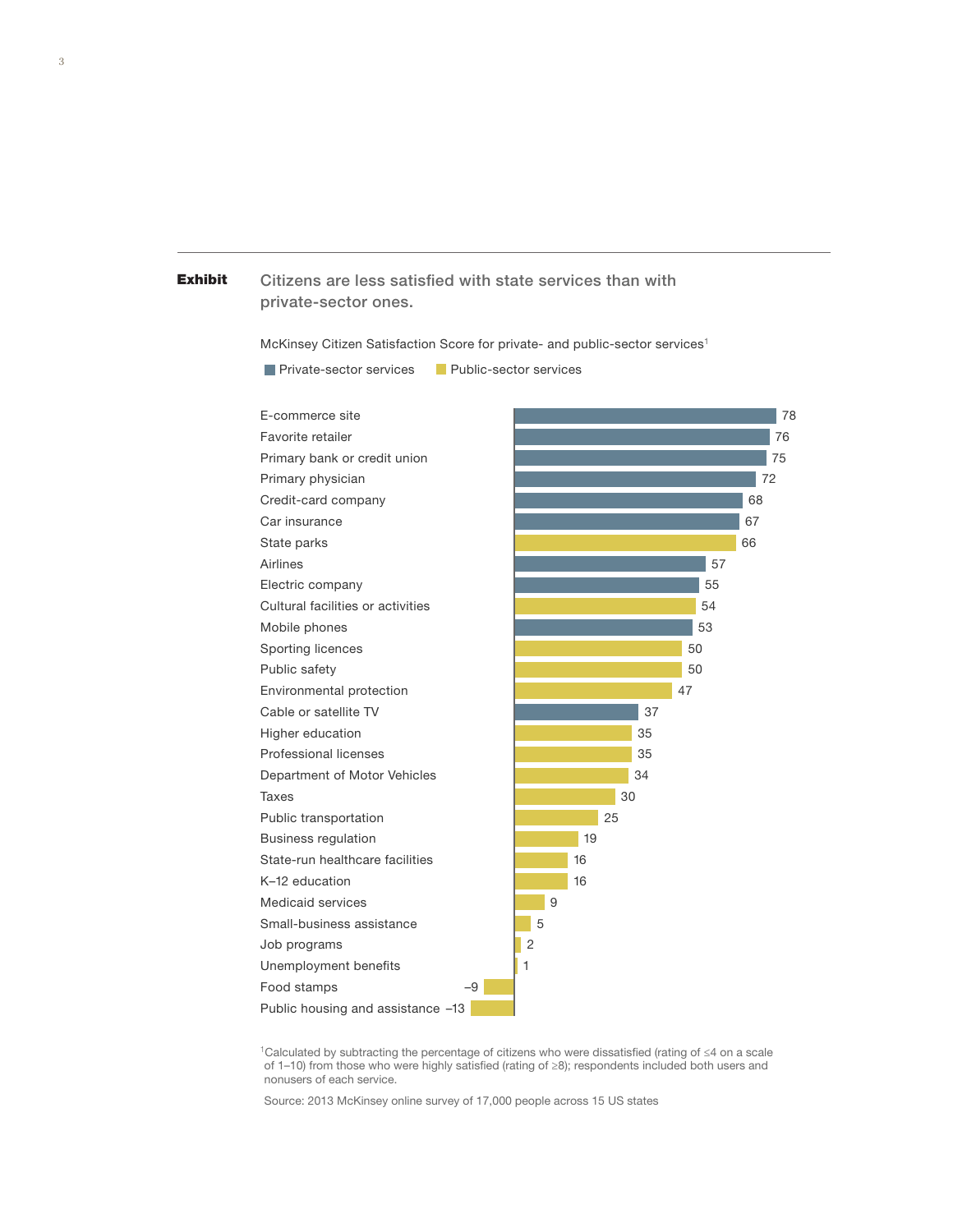## Seizing the opportunity

Consumer expectations are only increasing as technological advances such as smartphones and apps open new frontiers of convenience, speed, and transparency. Our analysis of the survey and our experience in the public and private sectors suggest that government leaders can take four steps to improve the customer experience in line with the private sector:

- **1. Put services for citizens on the leadership agenda.** For many governments, meaningful improvements in the citizen experience will require changing processes, employees' mind-sets and capabilities, and the organizational culture. A critical element of any program to achieve these goals would be for leaders to make them a central part of the management agenda. Leaders must personally invest in the effort by setting high aspirations, establishing a process for reviewing its progress, holding the team that runs it accountable for results, and sharing and replicating best practices.
- **2. Set priorities for innovation.** Senior leaders must identify the greatest opportunities to improve the satisfaction of citizens through innovation. In making these decisions, leaders should complement data-driven analyses with top-down, judgment-driven evaluations about where to focus.
- **3. Focus transformation programs on service elements that matter most to the satisfaction of citizens.** Transformation programs to improve the experience of citizens should focus on the service elements they care about most. Government leaders should adopt the perspective of a citizen passing through the end-to-end experience of a particular process and seek to optimize the complete journey. They should not only apply insights from citizen surveys, interviews, and feedback but also work with citizens and agency staff to prototype and pressure-test potential solutions.
- **4. Measure citizen satisfaction regularly.** Given the increasing relevance and power of the citizen experience, we have seen that successful government leaders regularly measure the satisfaction of citizens with state services, to set priorities and reinvigorate or adapt efforts over time, as needs change. Best-in-class organizations track citizen satisfaction nearly in real time to observe changes in levels, to identify pain points, and to gather the reactions of citizens to proposed incremental improvements.

Improving the citizen experience tops the agenda of many government leaders, and we believe it is increasingly important across all levels of government and types of services. Both for leaders and their constituents, innovations can deliver improvements such as lower costs, higher citizen